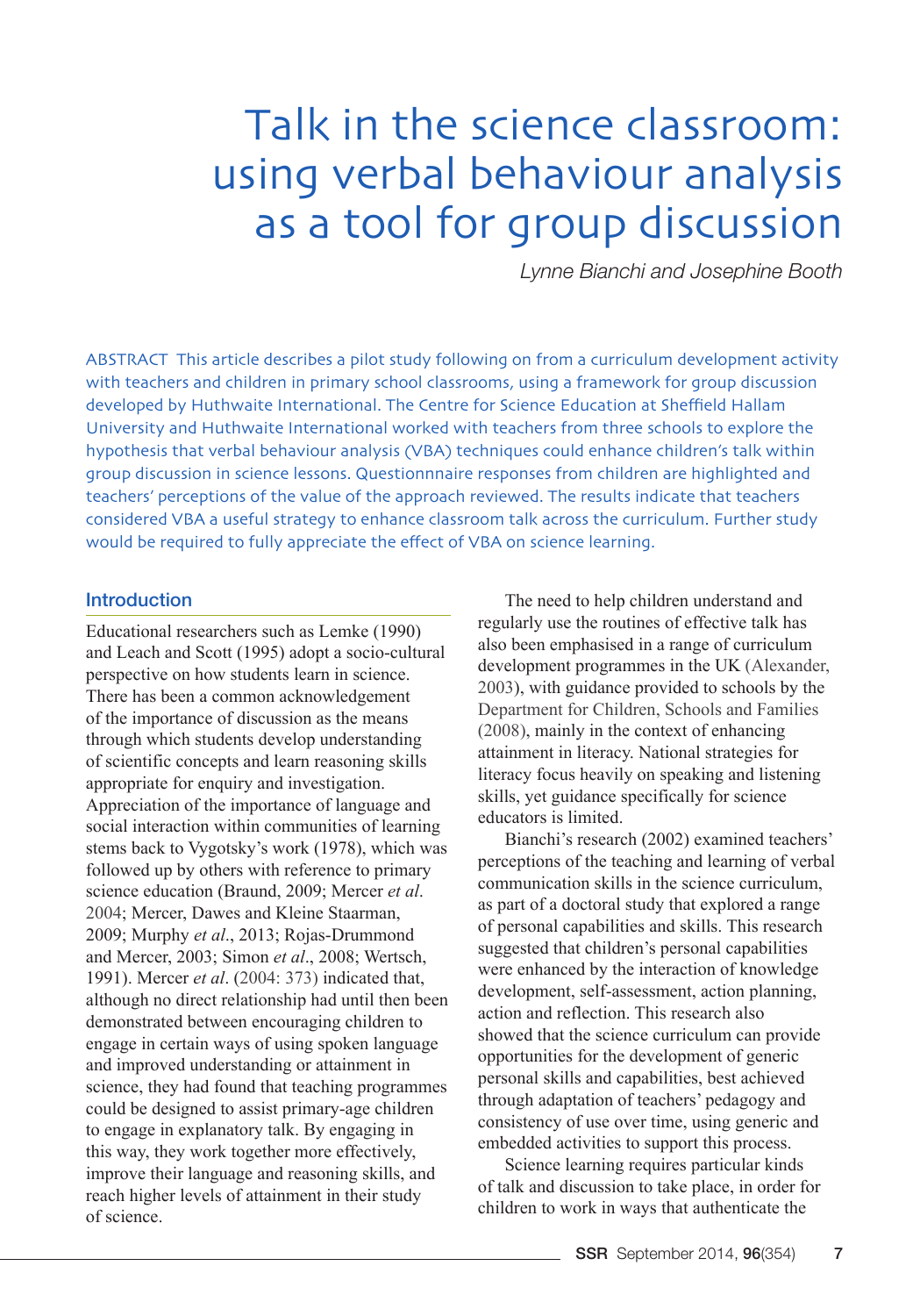way scientists work; for example, proposing questions for investigation, deciding on and clarifying procedure, describing predictions and observations, explaining and justifying results, reasoning about cause and effect, summarising results, testing understanding and defending evidence. Such routines are endorsed in the 2013 National Curriculum for Science where spoken language is regarded as being of vital importance in a child's development:

*The quality and variety of language that pupils hear and speak are key factors in developing their scientific vocabulary and articulating scientific concepts clearly and precisely.* [\(Department for](https://www.gov.uk/government/uploads/system/uploads/attachment_data/file/239132/PRIMARY_national_curriculum_-_Science.pdf)  [Education, 2013:](https://www.gov.uk/government/uploads/system/uploads/attachment_data/file/239132/PRIMARY_national_curriculum_-_Science.pdf) 4)

However, once more, little guidance for teachers is given in terms of how to support such areas of development.

## Background to the pilot study

A project had already been undertaken using the verbal behaviour analysis (VBA) framework (Box 1) in schools with the aim of increasing engagement and collaboration between the business sector, curriculum developers and partnership schools. This project resulted in the creation of a set of practical resources/models for schools to use in training teachers and children about VBA in science activities. Four Smart Science (www.smart-science.co.uk) activities were adapted so that each main behaviour category (initiating, reacting, clarifying and process control – see Box 1) could be explored

in a primary science classroom setting. Teacher feedback suggested that exploring VBA more deeply in a primary setting was of interest and that it supported their existing work in developing children's personal skills and skills for learning in science.

#### Project aims

The research described in this article was designed as a pilot study to explore the influence of the VBA framework and teaching activities, adapted as described above, on children's awareness of and ability to use different types of language in the science curriculum at upper primary level (age 9–11). The purpose was to assess how this enhanced the effectiveness of group discussions. The research hypothesis was that, by teaching children about different types of language in group discussions and demonstrating the use of the categories of talk, they would respond to practice and in time better understand the impact that certain types of talk have in group situations. Specifically, the aim was to consider how VBA could enrich talk in the science classroom.

In doing this we aimed to address the need to develop effective talk in the science classroom and the continued emphasis on enhancing literacy across the primary school curriculum. It was understood that the project would not specifically target the development of science-specific skills but should help children to be more aware of how they interact and speak with others during science activities, thus assisting them in making their thinking clear both to themselves and

## BOX 1 The VBA framework

Huthwaite International [\(www.huthwaite.co.uk\)](http://www.huthwaite.co.uk/) has researched the relationship between verbal skills and success across a wide sector of jobs. They developed verbal behaviour analysis (VBA), which assigns labels to different types of talk

and uses categories to analyse the nature of interaction within groups. Their model is based on four talk processes – initiating, reacting, clarifying and process control – within which there are 11 categories (Table 1).

| Initiating                            | Reacting           | Clarifying            | <b>Process control</b> |
|---------------------------------------|--------------------|-----------------------|------------------------|
| Proposing (procedural<br>and content) | Supporting         | Testing understanding | Bringing in            |
| <b>Building</b>                       | <b>Disagreeing</b> | Summarising           | Shutting out           |
|                                       | Defend/attack      | Seeking information   |                        |
|                                       |                    | Giving information    |                        |

#### Table 1 VBA categories of talk; © Huthwaite International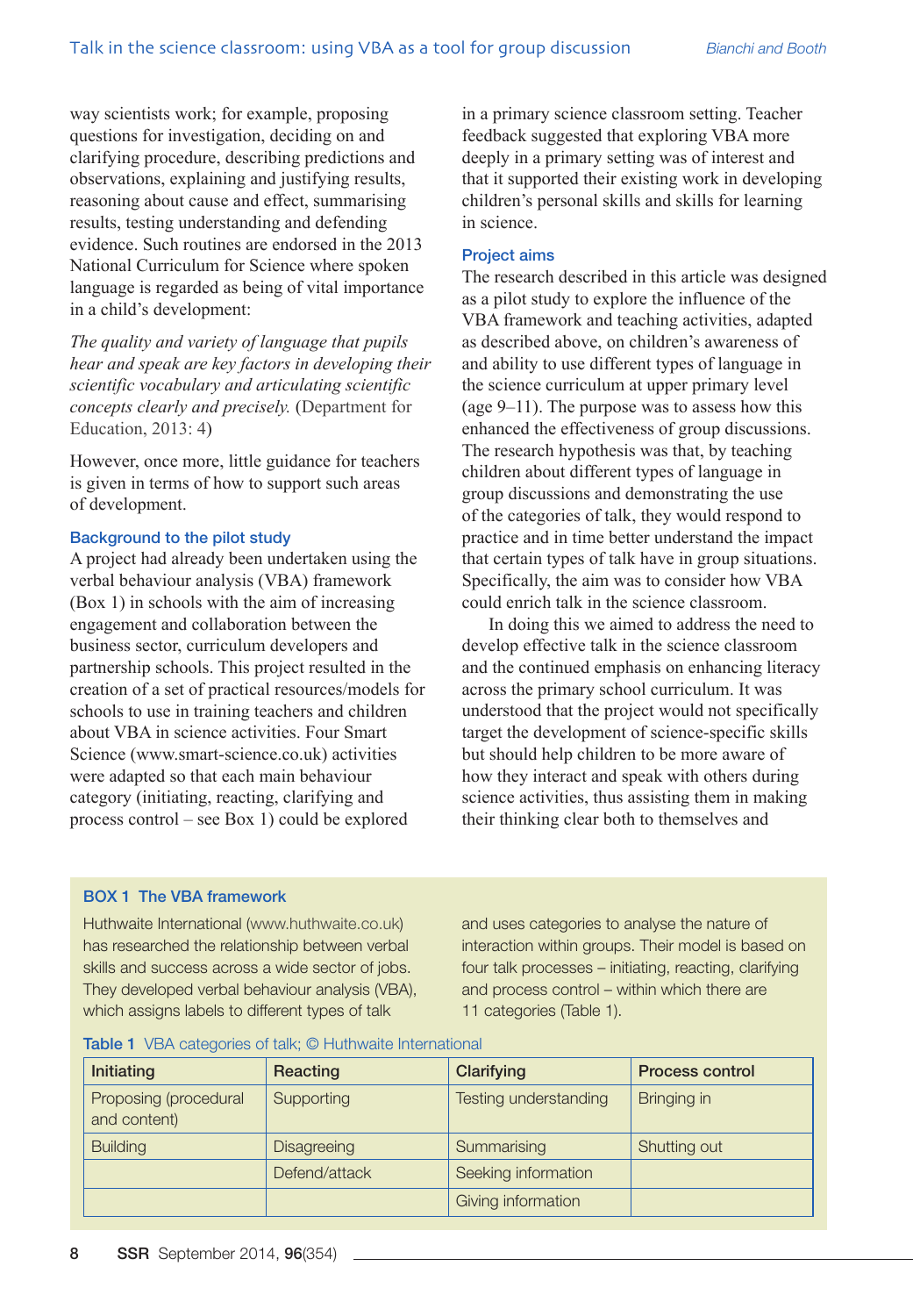their peers – aspects valued in the new National Curriculum for Science. Huthwaite International is a company specialising in sales training for business employees, such as role play and the analysis of conversations. Their teaching activities encourage learners to become increasingly selfaware and lead to them taking increased personal responsibility and behaving in ways that help teams succeed. By using the categories of talk as identified by Huthwaite (Box 1), we sought to explore whether these methods encouraged improved communication skills and interactions between learners, using primary school science lessons as the context and the adapted materials as classroom activities.

## The study methods

Six teachers from three schools were trained by Huthwaite International to recognise types of talk using VBA, involving role play and taped recordings. The teachers then used the adapted Smart Science activities within standard science curriculum time (approximately two hours) to introduce learners to the categories of talk and to give them the opportunity to practise and demonstrate the verbal behaviours within a primary science context. For further details on one such activity, see Box 2.

Data were collected in three strands:

- **1** Focus groups of teachers met in order to evaluate the use of the activities. Teachers were also interviewed and asked to write an evaluative commentary about the project. Focus groups and interviews were transcribed for analysis.
- **2** Children's perceptions of themselves in relation to the categories of verbal behaviour were explored through a self-assessment questionnaire (Box 3).
- **3** Teachers also provided teacher-assessment of a sample group of children from their classes using the same questionnaire.

# **Results**

The main hypothesis was that the quality of interactions between children when learning science would improve if teachers helped them to understand the types of, and influence of, talk in group discussions. As such, the children would be more aware of what types of talk they and their group were using and adapt behaviour accordingly.

# BOX 2 An example of an adapted activity; see Hedgehog Crime Scene in *Smart Science* (Bianchi and Barnett, 2006)

VBA focus: Clarifying behaviours (giving information, seeking information, testing understanding, and summarising)

Science focus: Make comparisons between pieces of evidence; draw conclusions that are consistent with evidence

Generic activity – focus on giving information: Children are asked to respond to a series of '*If... then*' statements, e.g. '*If there were no gravity then...*'; '*If we only ate carbohydrates then...*'; '*If rocks were flexible then...*'. They are required to acknowledge what type of behaviour they are using and why.

Embedded activity – focus on all behaviours: Children discuss and identify the possible causes of a hedgehog's injuries using a detailed drawing or a role-play setting. They work in teams of six and arrive at their view of what is the most likely scenario based on the evidence provided. Two children from the group observe and 'behaviour spot', and then give feedback on the range of behaviours used.

<https://extra.shu.ac.uk/cse/pcs/>

# Teacher perceptions about the impact of VBA

Representative sections of lengthier interview transcripts are given below to illustrate teachers' perceptions of the use of VBA in the classroom, and specifically with regard to science language. These have been grouped into themes and mapped against having most, some or little impact. The themes are:

- impact on children's self-awareness;
- $\bullet$  children's speaking and listening skills;
- $\bullet$  teachers as professionals in the workplace;
- $\bullet$  children's achievement in science.

VBA was perceived to have had most impact on children's self-awareness of the way they communicated with others:

Teacher A: *It's this idea of holding a mirror up to themselves, the children are able to say, '*Oh yes, I do do that*'. I really feel that teaching the VBA and doing the VBA with the children is actually teaching them life skills, so I think it's really making me think about how important life skills*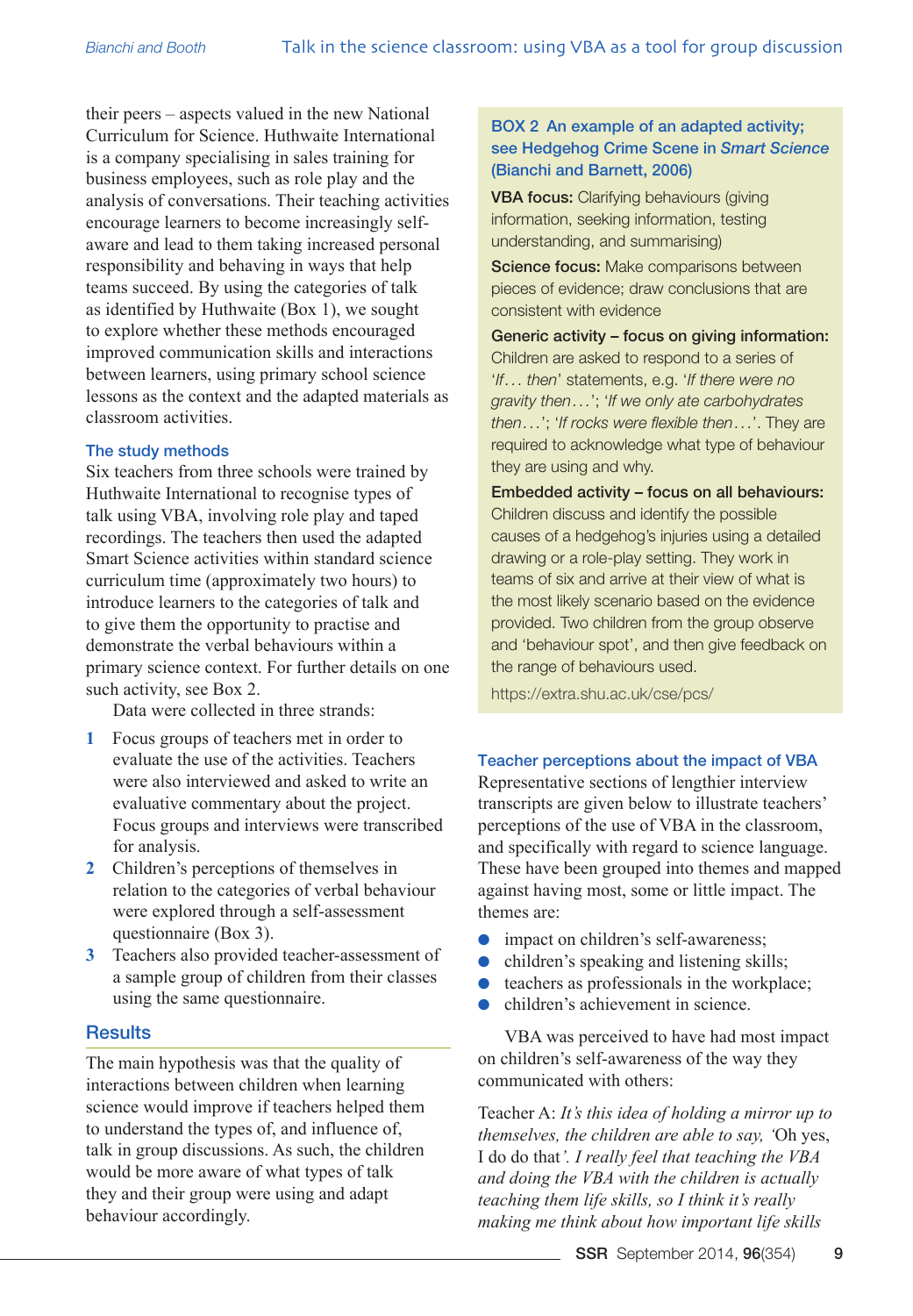| <b>BOX 3</b> The self-assessment questionnaire                                                                                                                                                                                                                                  |        |    |                                                                                                                                                                                                                                |           |  |  |  |  |  |
|---------------------------------------------------------------------------------------------------------------------------------------------------------------------------------------------------------------------------------------------------------------------------------|--------|----|--------------------------------------------------------------------------------------------------------------------------------------------------------------------------------------------------------------------------------|-----------|--|--|--|--|--|
| <b>Smart Talking Pupil Questionnaire</b>                                                                                                                                                                                                                                        |        |    | Student No.                                                                                                                                                                                                                    |           |  |  |  |  |  |
| Name: Name:                                                                                                                                                                                                                                                                     |        |    | School: Experience of the state of the state of the state of the state of the state of the state of the state of the state of the state of the state of the state of the state of the state of the state of the state of the s |           |  |  |  |  |  |
| Date of Birth: <b>Campbell</b> Date of Birth:<br>Class/Form: Electric Class Control Class Control Class Control Control Control Control Control Control Control Control Control Control Control Control Control Control Control Control Control Control Control Control Control |        |    |                                                                                                                                                                                                                                |           |  |  |  |  |  |
| Gender: Male Female                                                                                                                                                                                                                                                             | Group: | LA | AA                                                                                                                                                                                                                             | <b>HA</b> |  |  |  |  |  |
| What is your ethnic group? Tick the box that indicates your cultural background.                                                                                                                                                                                                |        |    |                                                                                                                                                                                                                                |           |  |  |  |  |  |
| O White (British/Irish/other) D Mixed (White & Black Caribbean/White & Black African/White & Asian/other)                                                                                                                                                                       |        |    |                                                                                                                                                                                                                                |           |  |  |  |  |  |
| $\Box$ Asian (Indian/Pakistani/Bangladeshi/other)                                                                                                                                                                                                                               |        |    | $\Box$ Black (Caribbean/African/other) $\Box$ Chinese (Chinese/other)                                                                                                                                                          |           |  |  |  |  |  |

Think about yourself when you are working at school, and think about the sorts of things you may do everyday, in your schoolwork and when you are with others at school.

> Tick  $(\checkmark)$  the answer that best describes you most of the time. Please try not to tick ACROSS two boxes.

#### There are no right or wrong answers, just truthful responses.

## What you say will be used to help us find out about how children talk to each other. What you tell us is important and will be shared with other people to help us learn, but it will not be used with your name on it.

|                                                                                           | <b>Never</b> | <b>Sometimes</b> | <b>Often</b> | <b>Always</b> |
|-------------------------------------------------------------------------------------------|--------------|------------------|--------------|---------------|
| I give my ideas or suggestions<br>1.                                                      | $\Box$       | $\Box$           | $\Box$       | $\Box$        |
| 2.<br>I add something to other people's ideas or suggestions                              | $\Box$       | $\Box$           | $\Box$       | $\Box$        |
| I make sure that I understand what other people mean<br>3.                                |              | $\Box$           | $\Box$       | $\Box$        |
| I find it hard to get someone involved in a discussion if they are getting left out<br>4. |              | $\Box$           | $\Box$       | $\Box$        |
| I say when I agree with other people's ideas or suggestions<br>5.                         | $\Box$       | $\Box$           | $\Box$       | $\Box$        |
| I say when I support what other people suggest<br>6.                                      | $\Box$       | $\Box$           | $\Box$       | $\Box$        |
| I find it hard to answer questions that were asked to other people<br>7.                  | $\Box$       | $\Box$           | $\Box$       | $\Box$        |
| 8.<br>If someone is being quiet in a group discussion I ask them what they think          |              | $\Box$           | $\Box$       | $\Box$        |
| 9.<br>I say when I disagree with other people's ideas or suggestions                      |              | $\Box$           | $\Box$       | $\Box$        |
| 10. I say negative things to other people                                                 | $\Box$       | $\Box$           | $\Box$       | $\Box$        |
| 11. I stand up for myself                                                                 |              | $\Box$           | $\Box$       | $\Box$        |
| 12. I butt in when other people are speaking                                              | $\Box$       | $\Box$           | $\Box$       | $\Box$        |
| 13. I find it hard to take action to include other people in group discussions            | $\Box$       | $\Box$           | $\Box$       | $\Box$        |
| 14. I say when I don't agree with someone's ideas or suggestions                          | $\Box$       | $\Box$           | $\Box$       | $\Box$        |
| 15. I offer my ideas during a discussion                                                  | $\Box$       | $\Box$           | $\Box$       | $\Box$        |
| 16. I tell people things, e.g. what I know, information etc.                              | $\Box$       | $\Box$           | $\Box$       | $\Box$        |
| 17. I find it hard to interrupt people when I want to speak                               | $\Box$       | $\Box$           | $\Box$       | $\Box$        |
| 18. I ask questions to try to find things out                                             | $\Box$       | $\Box$           | $\Box$       | $\Box$        |
| 19. I find it hard to summarise what has been said in my own words                        | $\Box$       | $\Box$           | $\Box$       | $\Box$        |
| 20. I ask questions to get information from other people                                  | $\Box$       | $\Box$           | $\Box$       | $\Box$        |
| 21. I say horrible things to other people                                                 | $\Box$       | $\Box$           | $\Box$       | $\Box$        |
| 22. I find it hard to add my ideas to other people's ideas or suggestions                 | $\Box$       | $\Box$           | $\Box$       | $\Box$        |
| 23. I make an effort to get other people involved in group discussions                    | $\Box$       | $\Box$           | $\Box$       | $\Box$        |
| 24. I offer my ideas during a discussion                                                  | $\Box$       | $\Box$           | $\Box$       | $\Box$        |
| 25. I find it hard to give my ideas or suggestions                                        | $\Box$       | $\Box$           | $\Box$       | $\Box$        |
| 26. I find it hard to check that I understand what has been said                          | $\Box$       | $\Box$           | $\Box$       | $\Box$        |
| 27. I go over the main points of what has been said                                       | $\Box$       | $\Box$           | $\Box$       | $\Box$        |
| 28. I find it hard to say when I disagree with someone's ideas or suggestions             | $\Box$       | $\Box$           | $\Box$       | $\Box$        |
| 29. I summarise what has been said in my own words                                        | $\Box$       | $\Box$           | $\Box$       | $\Box$        |
| 30. I interrupt people when I want to speak                                               | $\Box$       | $\Box$           | $\Box$       | $\Box$        |
| 31. I find it hard to ask questions to try to find things out                             | $\Box$       | $\Box$           | $\Box$       | $\Box$        |
| 32. I reply to questions that someone else was asked                                      | $\Box$       | $\Box$           | $\Box$       | $\Box$        |
| 33. I find it hard to say when I agree with other people's ideas or suggestions           | $\Box$       | $\Box$           | $\Box$       | $\Box$        |
| 34. I answer questions that were asked to other people                                    | $\Box$       | $\Box$           | $\Box$       | $\Box$        |
| 35. I build on other people's ideas or suggestions                                        | $\Box$       | $\Box$           | $\Box$       | $\Box$        |
| 36. I find it hard to tell people things, e.g. what I think, what I know etc.             | $\Box$       | $\Box$           | $\Box$       | $\Box$        |
| 37. I take action to include other people in group discussions                            |              | $\Box$           | $\Box$       | $\Box$        |
| 38. I find it hard to add my ideas to other people's ideas or suggestions                 |              | $\Box$           | $\Box$       | $\Box$        |
| 39. If people say horrible things to me I do the same back                                | $\Box$       | $\Box$           | $\Box$       | $\Box$        |
| 40. I give information to other people                                                    | $\Box$       | $\Box$           | $\Box$       | $\Box$        |
| 41. I find it hard to say mean things to people if they say mean things to me             | $\Box$       | $\Box$           | $\Box$       | $\Box$        |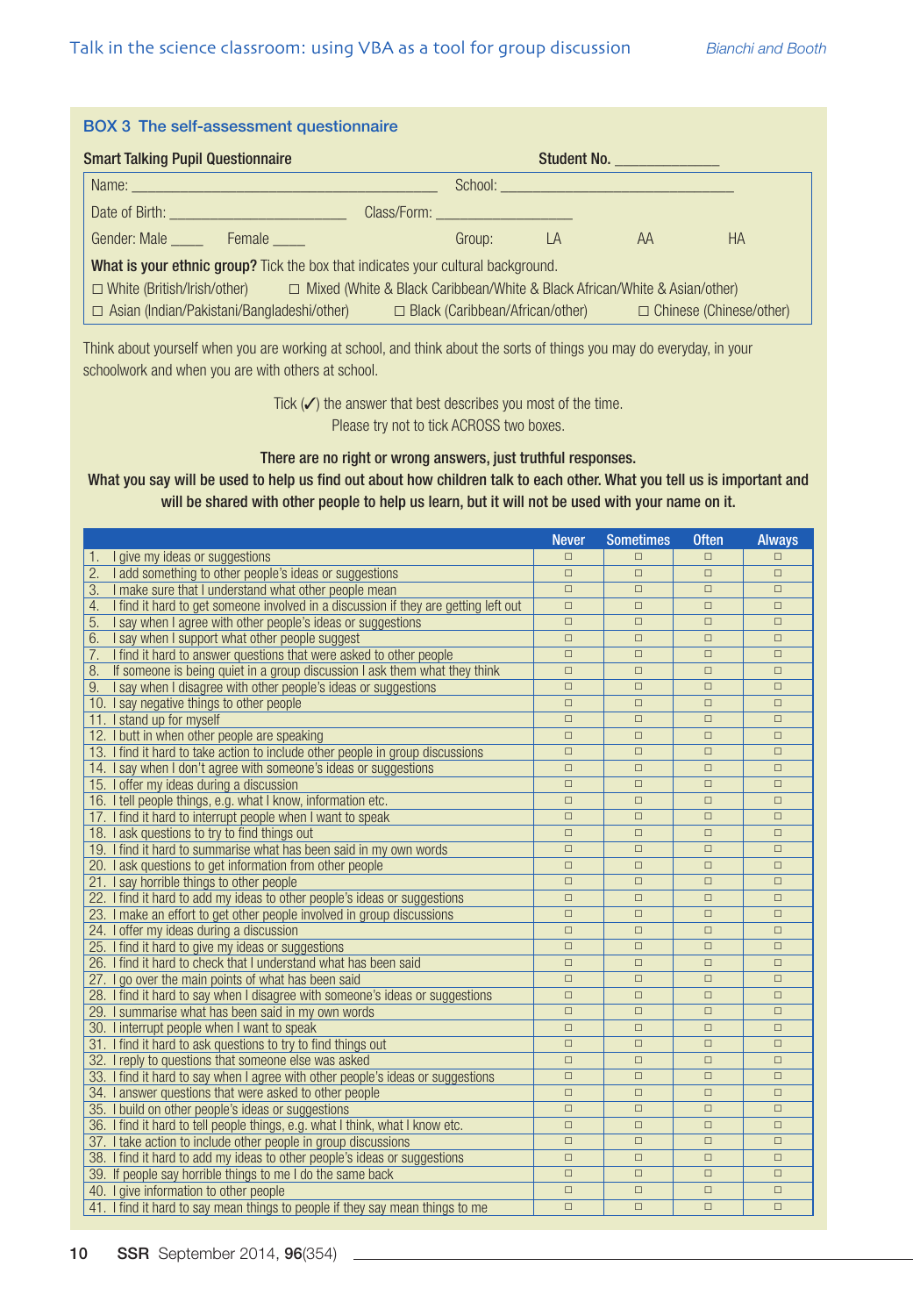*are to teach in the classroom rather than focusing on content which in the past, and possibly now it's coming back again, it has been the way things have been done.*

Teacher B: *The analysis that was done allowed us to watch a group of my children... to have that information to show children '*This is actually how you are in a group*' and for them to reflect on themselves rather than us telling them all the time ... they'd see it for themselves or even hear it because we've been recording children's discussions as well so they can listen to themselves speaking.*

Teacher D: *I think through the VBA, children's awareness of those different behaviours has improved. I think that was really starting to happen, which then means the way they're starting to work in teams has had a direct knock-on. We've got our skills for learning; children know about collaborating and all the rest of it but this just sort of gives it a slightly different frame.*

One teacher in particular tracked and commented on children's attainment in speaking and listening, examining the changes in attainment levels as defined by the National Curriculum for English. These teacher assessments are regularly used by schools for reporting purposes and as such these levels were being collected outside the project. The teacher indicated, however, that the progress of between two and three sublevels was beyond that which she would otherwise expect in the timescale of the project, and therefore it could be considered that the VBA intervention caused such improvements.

She went on to explain in interview:

Teacher A: *...because I just think it has made them listen more carefully to what each other is saying because they are listening for behaviours. So it's kind of made them focus more on each other I think it's enabled quieter children who would normally sit out or not participate. VBA has made them join in partly because they're aware that they're not joining in more and partly because other children are trying to use bringing behaviour, to say '*OK, so what do you think, Tom?*' and then Tom is... cajoled into joining in, whereas he might not be normally. It's the fact that the other children are aware.*

Further study would be required to investigate this teacher's observations of the impact of VBA

on learners' progress. It is worth noting that she was the most proactive teacher who participated in this pilot study, therefore it is inevitable that her investment of time and effort in personally understanding the Huthwaite programmes of development and becoming personally adept at behaviour-spotting helped her in preparing and delivering teaching inputs to benefit the children. The impacts she recalls extended beyond the specific lessons described here.

Teachers involved in this work described impact that went beyond the children and the classroom, and into their own professional skills. Teachers explained how understanding the categories of behaviours led to their being increasingly aware of their own talk practices and resulted in changes in their own behaviour:

Teacher B: *It's making me stop and think about my practice more generally ... We've been able to probe quite deeply into some of the thinking behind it. The different theories and thinking on how children learn and how teachers learn... you don't ever get time to do those things, which for me have been so powerful in my own practice.*

Teacher C: *The biggest impact has been on talk and initially it was on the way I talked to colleagues and the way I use the behaviours.*

# Pupil self-assessment results

Questionnaire responses from 70 children aimed to help examine the differences children felt in their use of the four categories of behaviour. Children responded to the questions asking about their perception of the frequency with which they felt they demonstrated the different types of behaviour *most* of the time (see Box 3).

We have not reported the tests used and the detailed results here as the questionnaires were intended as a pilot. Additionally, the internal reliability of the questionnaire was not as good as would have been liked. Despite these limitations, however, the analysis of the questionnaires presents some interesting findings. For these analyses, the responses were examined by VBA category (i.e. initiating, reacting, clarifying and process control) rather than on a question-byquestion basis. The results of the analyses showed that there was a statistically significant difference in the grouped mean values in the way in which the children responded to the four categories of question; that is, they responded more positively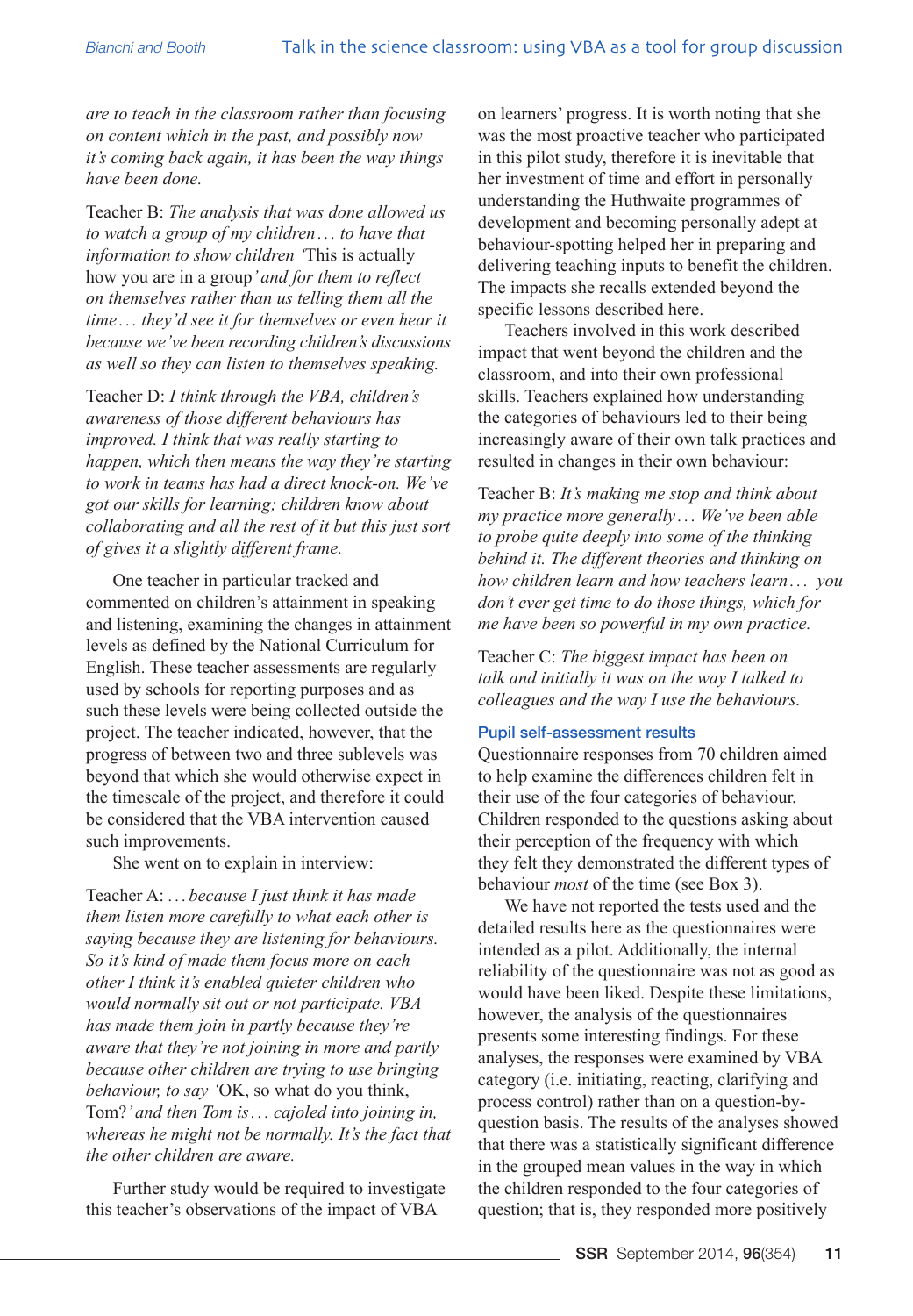to some than others. While the differences we saw in the mean values were small, they were still enough to produce a statistically significant result.

The set of questions which were responded to the most negatively were those in the process control category (see Box 1). There was a statistically significant difference in the way in which the children responded to these questions compared with those in the other three categories. The most positive responses were seen in the clarifying category.

The data were also analysed with regard to gender, using the categories of questions as before, and comparing the patterns of responses. This showed that there was only one behaviour category where the boys and girls answered with a statistically significant difference – reacting.

## **Discussion**

This study explored the influence of the VBA framework and teaching activities on children's awareness of and ability to use different types of language in the science curriculum at upper primary level (age 9–11). The purpose was to enhance the effectiveness of group discussions.

The research hypothesis was that by teaching children about different types of language in group discussions, and demonstrating the use of the categories of talk, they would respond in practice and in time better understand the impact that certain types of talk have in group situations. Specifically, the aim was to consider how the VBA technique could enrich talk focused on learning in science.

This was a pilot study that involved a limited number of children and teachers, and which built on previous work that explicitly teaches communication skills within a mainstream curriculum context (Mercer *et al*., 2004; Bianchi, 2002). Despite the limitations of this work, the results are helpful in demonstrating the benefits of explicit teaching of talk within the upper primary setting and that this can lead to the improved selfawareness of children such that they feel they can adapt behaviour to positively influence the process of group discussions. The study used VBA as a tool, with science as the context in which VBA was introduced. To take this further in the science context would mean focusing explicitly on the talk and language associated with learning science, for example questioning, designing investigations and drawing conclusions from evidence.

Mercer *et al*. (2004) noted that providing children with 'rules' for talk may seem constraining yet found in their research that '*this can represent a kind of freedom*' (p. 375). Explaining that the social status of individuals can be neutralised by having ground rules for talk in place, Mercer *et al*. suggested that making routines for talk explicit creates an intellectual environment which is more equitable. As such, the more confident children have the opportunity to hear a wider range of views, and quieter children find that their contribution is sincerely requested and valued. This study supported the suggestions by Mercer *et al*. and also reported similar findings (albeit from a much smaller sample size) of teachers reporting that participating children find it easier to resolve conflict in situations outside the classroom, when explicitly taught routines of managing group discussion.

Analysis of the data supported the hypothesis to some degree, mainly illustrating how direct teaching through generic tasks could raise children's awareness of the types of talk taking place during a discussion. In this way, the children were increasingly able to practise and use different types of talk more readily.

The design of the pupil self-assessment questionnaire will require ongoing development as its internal reliability was not as good as we would have liked. However, we have included the questionnaire as it gives a starting point for future discussion and work in this area. We feel it would be of benefit to improve this questionnaire, as future development may result in our gaining insights from children as to their understanding and awareness of their communication skills.

The quantitative data results showing significant differences in reacting (supporting, disagreeing, attacking and defending) statements, especially between boys and girls, is of further interest. It is possible that children noted greater differences in their perceived use of this category of verbal behaviour as it carries implications of seemingly socially negative areas of behaviour. Although the children may use these behaviours appropriately in the contexts provided, it is possible that they may be perceived by the children as inappropriate. As the girls stated that they used these types of verbal behaviour less frequently, it might be that they are more reluctant to, for example, disagree with classmates or at least that they are less likely to state that this is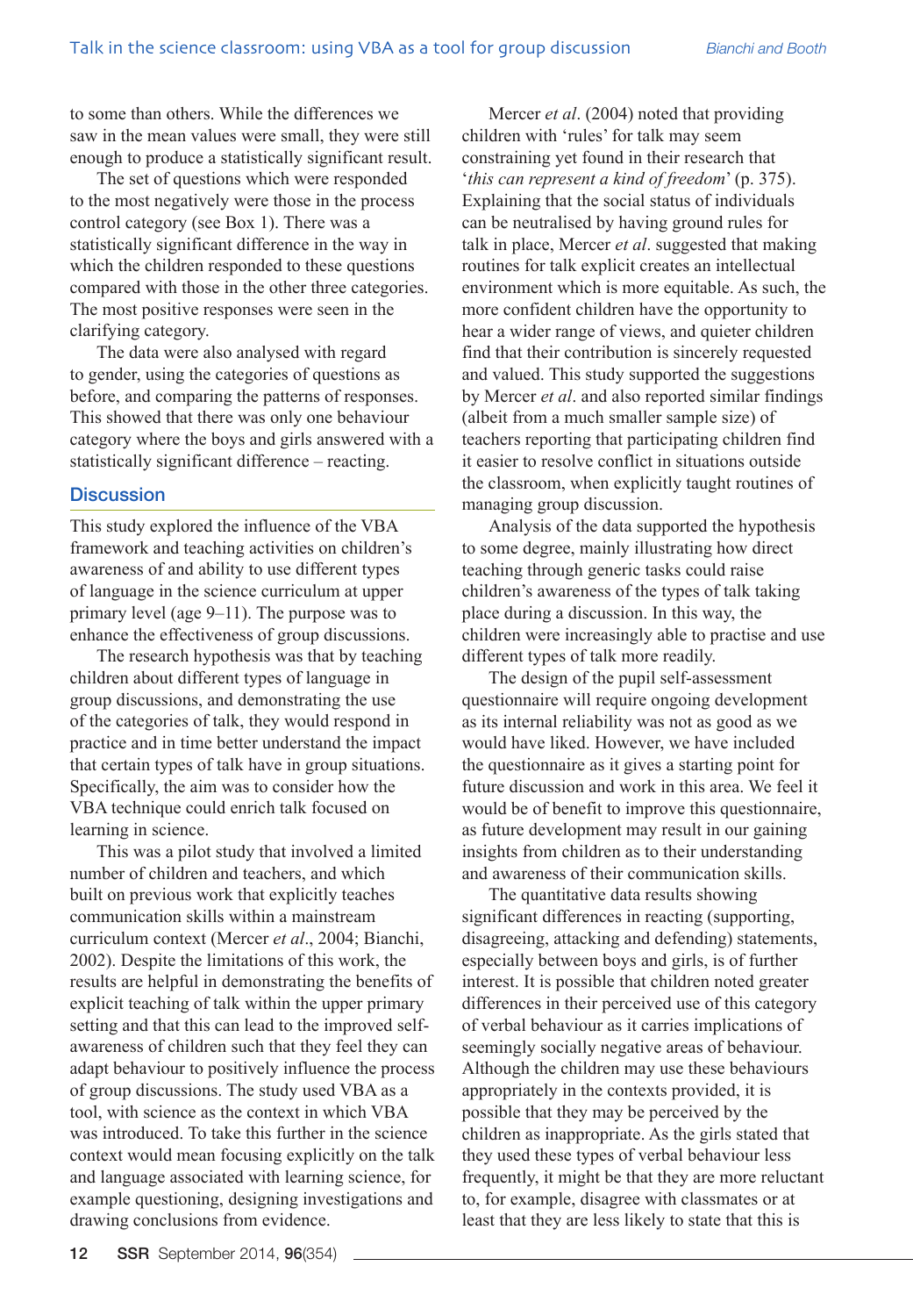something that they do at all. Further analysis through focus group interviews, although outside the remit of this study, might lead to better understanding of the differences noted with regard to gender.

The project aimed to explore the impact of VBA on talk within the science classroom, and teachers were asked to comment on how successful it had been in terms of improving science learning, and ultimately children's achievement in science. Despite enthusiasm from teachers abou the potential for this to take place, it was evident from their responses that the timescale of the project inhibited the possibility of marked differences being noted in this area. Teachers felt they had not provided enough specific learning opportunities in science contexts for children to practise their verbal behaviours because they required a longer period than initially thought to learn about the talk behaviours in general classroom contexts and discussions. One teacher felt that VBA provided a way of talking and cooperating that could be applied to any subject and therefore felt that gains in achievement should be looked for beyond science. Further work would be required in order to establish the potential benefits of VBA in the classroom to learning in both science and elsewhere.

# **Conclusion**

This study has provided insight into the strategies by which teachers can encourage the personal skill of verbal communication in a science setting. At a time when teachers are faced with the implementation of a new National Curriculum that places emphasis on spoken language in the classroom, this study has explored a means by which they might develop routines of spoken language so that children have secure foundations when engaged in discussion such that they can probe and remedy possible misconceptions ([Department for Education, 2013](https://www.gov.uk/government/uploads/system/uploads/attachment_data/file/239132/PRIMARY_national_curriculum_-_Science.pdf)).

The finding that dedicated time is essential to develop children's knowledge and understanding of specific types of behaviour correlates with that of Bianchi's (2002) study and further endorses the need to use generic activities to initially allow children to explore, practise and refine skills and behaviours. In this study into the development of personal capabilities, of which one is communication skills, it is suggested that there is a need to make explicit through talk and role play the types of talk or ways of working that are expected, prior to the children being asked to use them in a subject-specific context. Time within the curriculum needs to be found for this activity for most benefit to be gained.

In conclusion, this pilot study has been beneficial in allowing us to better understand the application of VBA as a tool for talk in the upper primary classroom. It has provided preliminary indications that it can have a positive impact on enhancing teacher and pupil self-awareness.

Moving this work forward beyond the pilot phase, it is not only of interest to explore further how teachers can use VBA to encourage children to understand how their talk impacts group discussions and interactions, but also to examine whether science achievement and attainment can benefit from the exploitation of the range of verbal behaviour in primary schools.

The outcomes detailed here also have potential implications for classroom practice and may provide a framework for reviewing how communication skills are taught in school. Teachers and curriculum developers should further appreciate, recognise and target the degree to which science teaching, and indeed the children's science learning, relies on good-quality talk, as well as consider the extent to which assisting the practice and refinement of communication skills is a goal in science teaching.

#### References

- Alexander, R. (2003) *Talk for Learning: The First Year*. North Yorkshire County Council. Available at: [www.lec.](http://www.lec.ie/media/docs/Talk for Learning Robin Alexander.pdf) [ie/media/docs/Talk%20for%20Learning%20Robin%20](http://www.lec.ie/media/docs/Talk for Learning Robin Alexander.pdf) [Alexander.pdf.](http://www.lec.ie/media/docs/Talk for Learning Robin Alexander.pdf)
- Bianchi, L. (2002) *Teacher's Experiences of the Teaching of Personal Capabilities through the Science Curriculum*. Unpublished thesis. Sheffield Hallam University.

Bianchi, L. and Barnett, R. (2006) *Smart Science*. Sheffield:

Sheffield Hallam University.

Braund, M. (2009) Talk in primary science: a method to promote productive and contextalised group discourse. *Education 3–13: International Journal of Primary, Elementary and Early Years Education*, **37**(4), 385–397.

Department for Children, Schools and Families (2008) *Talk for Writing*. Nottingham: DCSF. Available at: [www.](http://www.schoolslinks.co.uk/TalkForWriting.pdf) [schoolslinks.co.uk/TalkForWriting.pdf](http://www.schoolslinks.co.uk/TalkForWriting.pdf).